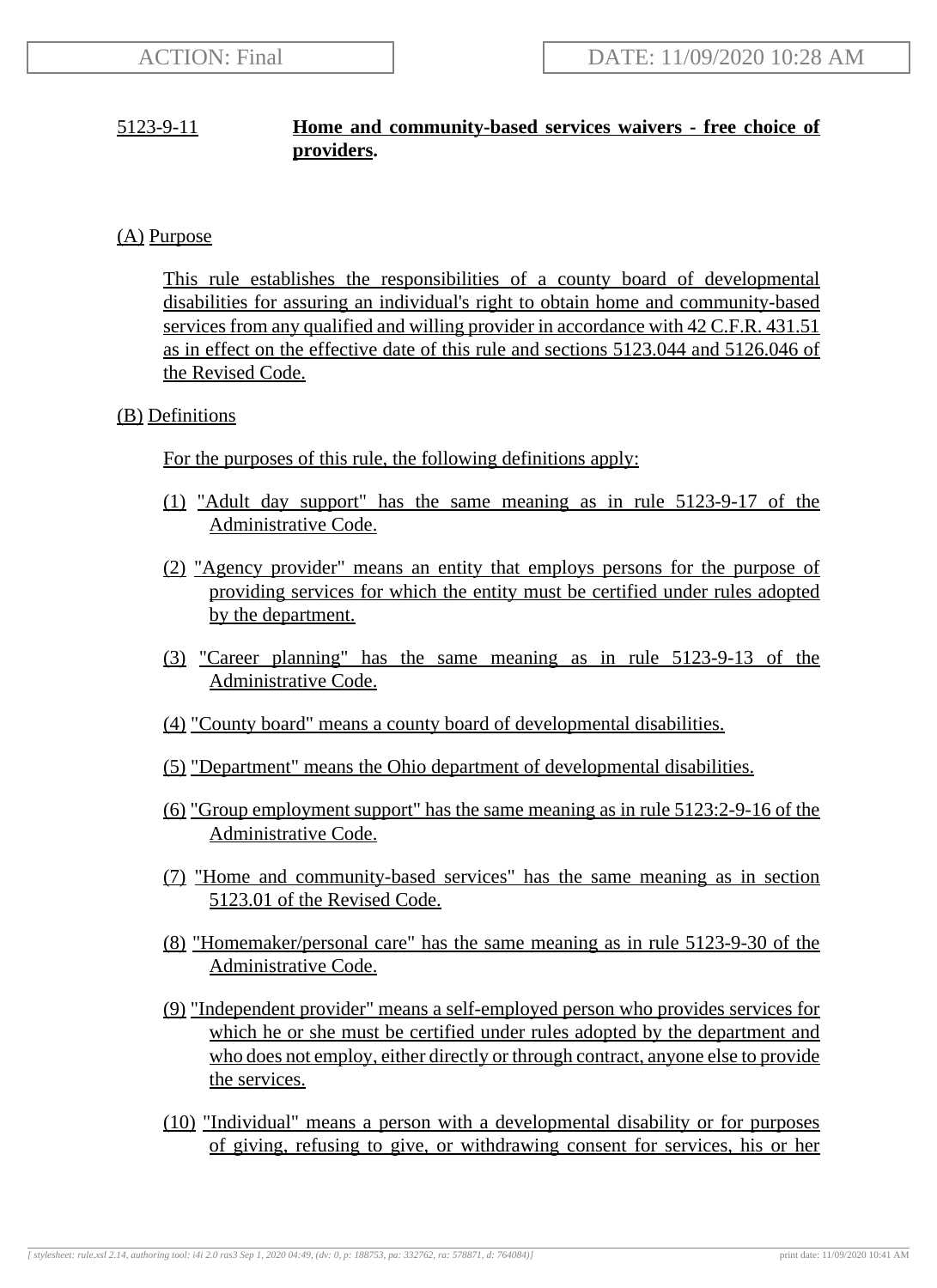guardian in accordance with section 5126.043 of the Revised Code or other person authorized to give consent.

- (11) "Individual employment support" has the same meaning as in rule 5123:2-9-15 of the Administrative Code.
- (12) "Non-medical transportation" has the same meaning as in rule 5123-9-18 of the Administrative Code.
- (13) "Service and support administrator" means a person, regardless of title, employed by or under contract with a county board to perform the functions of service and support administration and who holds the appropriate certification in accordance with rule 5123:2-5-02 of the Administrative Code.
- (14) "Vocational habilitation" has the same meaning as in rule 5123-9-14 of the Administrative Code.
- (C) Notification of free choice of providers, assistance with the provider selection process, and procedural safeguards
	- (1) The county board shall notify each individual at the time of enrollment in a home and community-based services waiver and at least annually thereafter, of the individual's right to choose any qualified and willing provider of home and community-based services. The notification shall specify that:
		- (a) The individual may choose agency providers, independent providers, or a combination of agency providers and independent providers;
		- (b) The individual may choose providers from all qualified and willing providers available statewide and is not limited to those currently providing services in a given county;
		- (c) When a provider offers more than one service, the individual may choose to receive only one of the offered services from that provider.
		- (d) The individual may choose to receive services from a different provider at any time;
		- (e) An individual choosing to receive homemaker/personal care in a licensed residential facility is choosing both the place of residence and the homemaker/personal care provider, but maintains free choice of providers for all other home and community-based services and the right to move to another setting at any time if a new homemaker/personal care provider is desired; and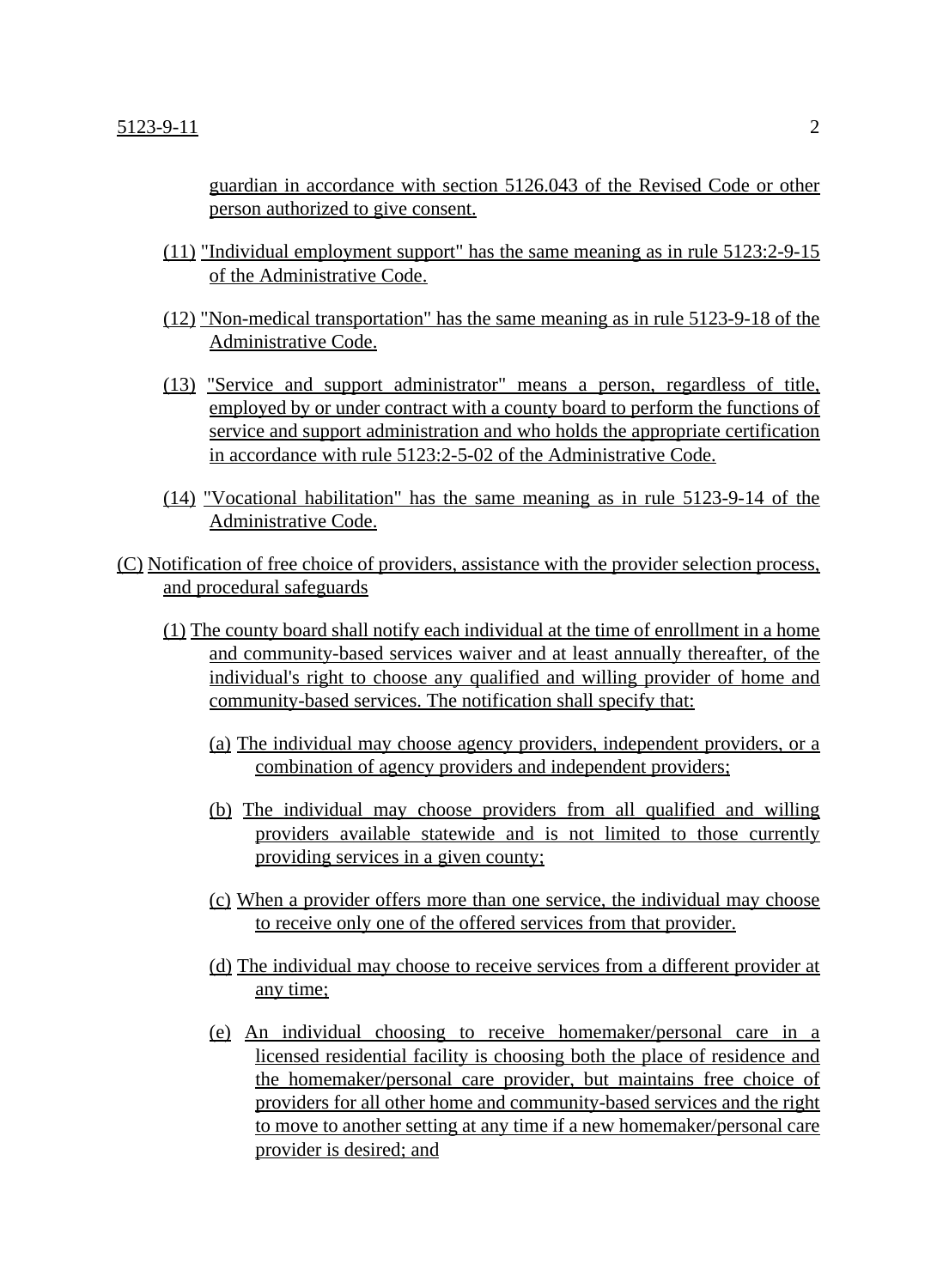- (f) The service and support administrator will assist the individual with the provider selection process if the individual requests assistance.
- (2) A service and support administrator shall assist an individual enrolled in a home and community-based services waiver with one or more of the following, as requested by the individual:
	- (a) Accessing the department's website to conduct a search for qualified and willing providers;
	- (b) Providing the individual with the department's guide to interviewing prospective providers;
	- (c) Sharing objective information with the individual about providers that includes reports of provider compliance reviews conducted in accordance with section 5123.162 or 5123.19 of the Revised Code, approved plans of correction submitted by providers in response to compliance reviews, number of individuals currently served, and any information about services offered by the provider to meet the unique needs of a specific group of individuals such as aging adults, children with autism, or individuals with intense medical or behavioral needs;
	- (d) Utilizing the statewide, uniform format to create a profile that shall include the type of services and supports the individual requires, hours of services and supports required, the individual's essential service preferences, the funding source of services, and any other information the individual chooses to share with prospective providers;
	- (e) Making available to all qualified providers in the county that have expressed an interest in serving additional individuals, the individual-specific profile created in accordance with paragraph  $(C)(2)(d)$  of this rule to identify willing providers of the service;
	- (f) Contacting providers on the individual's behalf;
	- (g) Developing provider interview questions that reflect the characteristics of the individual's preferred provider; and
	- (h) Scheduling and participating as needed in interviews of prospective providers. If the individual chooses to interview the county board as a prospective provider, the service and support administrator shall disclose to the individual that the service and support administrator is employed by the same agency. The service and support administrator may participate in this interview as directed by the individual.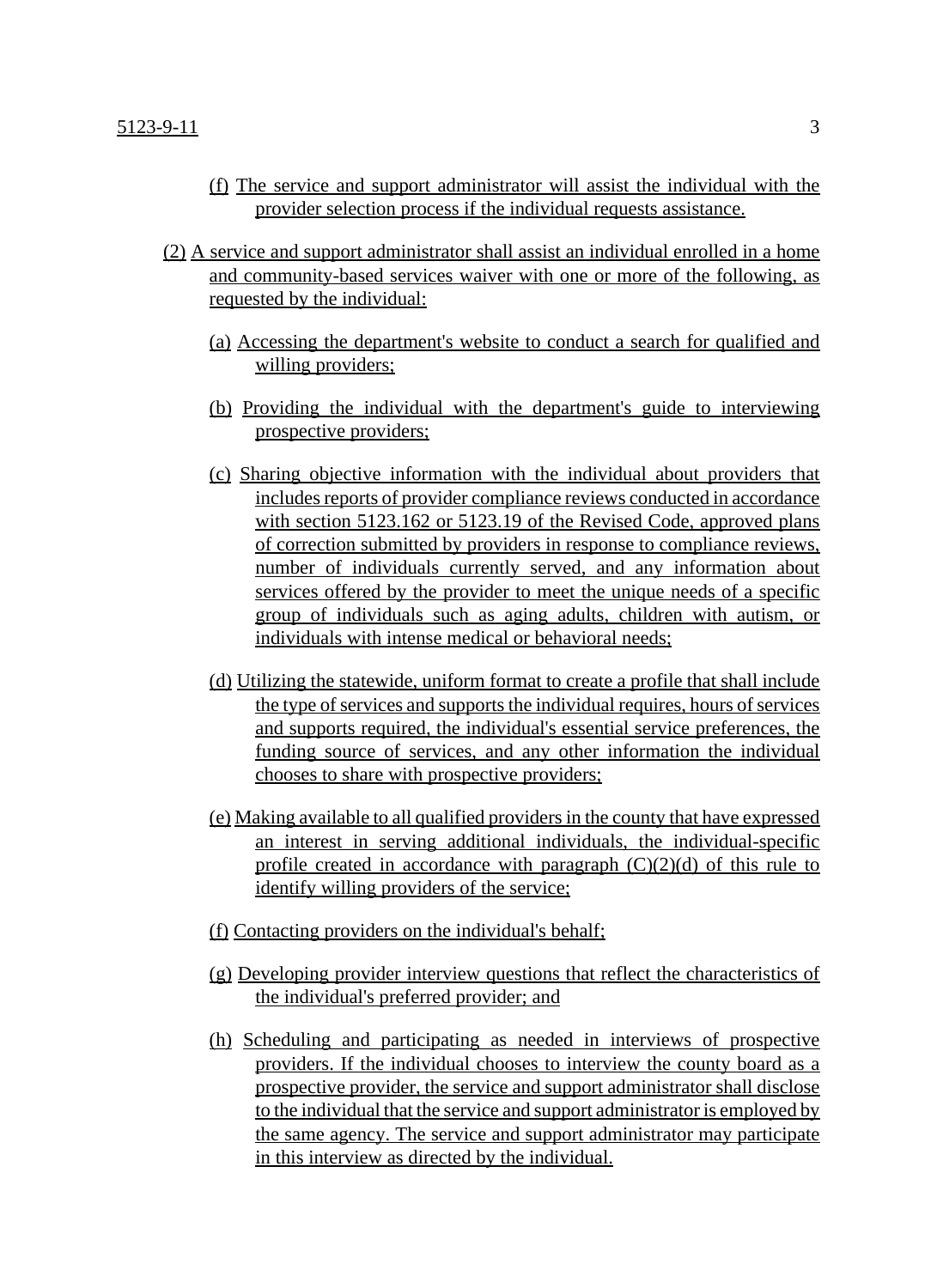- (3) The county board shall document the alternative home and community-based services settings that were considered by each individual and ensure that each individual service plan reflects the setting options chosen by the individual.
- (4) The county board shall document that each individual has been offered free choice among all qualified and willing providers of home and community-based services.
- (5) If a county board receives a complaint from an individual regarding the free choice of provider process, the county board shall respond to the individual within thirty calendar days and provide the department with a copy of the individual's complaint and the county board's response. The department shall review the complaint and the county board's response and take actions it determines necessary to ensure that each individual has been afforded free choice among all qualified and willing providers of home and community-based services.
- (6) The county board shall notify the department if the county board becomes aware of a provider conditioning willingness to provide a home and community-based service to an individual on being selected by that individual to provide another service.
- (D) Additional requirements that apply when a county board provides home and community-based services
	- (1) So long as a county board is a provider of home and community-based services, the county board shall:
		- (a) Ensure administrative separation between county board staff doing assessments and service planning and county board staff delivering direct services.
		- (b) Establish and implement annual benchmarks for recruitment of sufficient providers of adult day support, career planning, group employment support, individual employment support, non-medical transportation, and vocational habilitation. Benchmarks are subject to approval by the department. The county board shall report progress on achieving benchmarks to the department twice per year in accordance with the schedule and format established by the department.
		- (c) Implement annual benchmarks for reducing by one-third in calendar years 2021, 2022, and 2023, the number of individuals for whom the county board provides adult day support, career planning, group employment support, individual employment support, non-medical transportation, and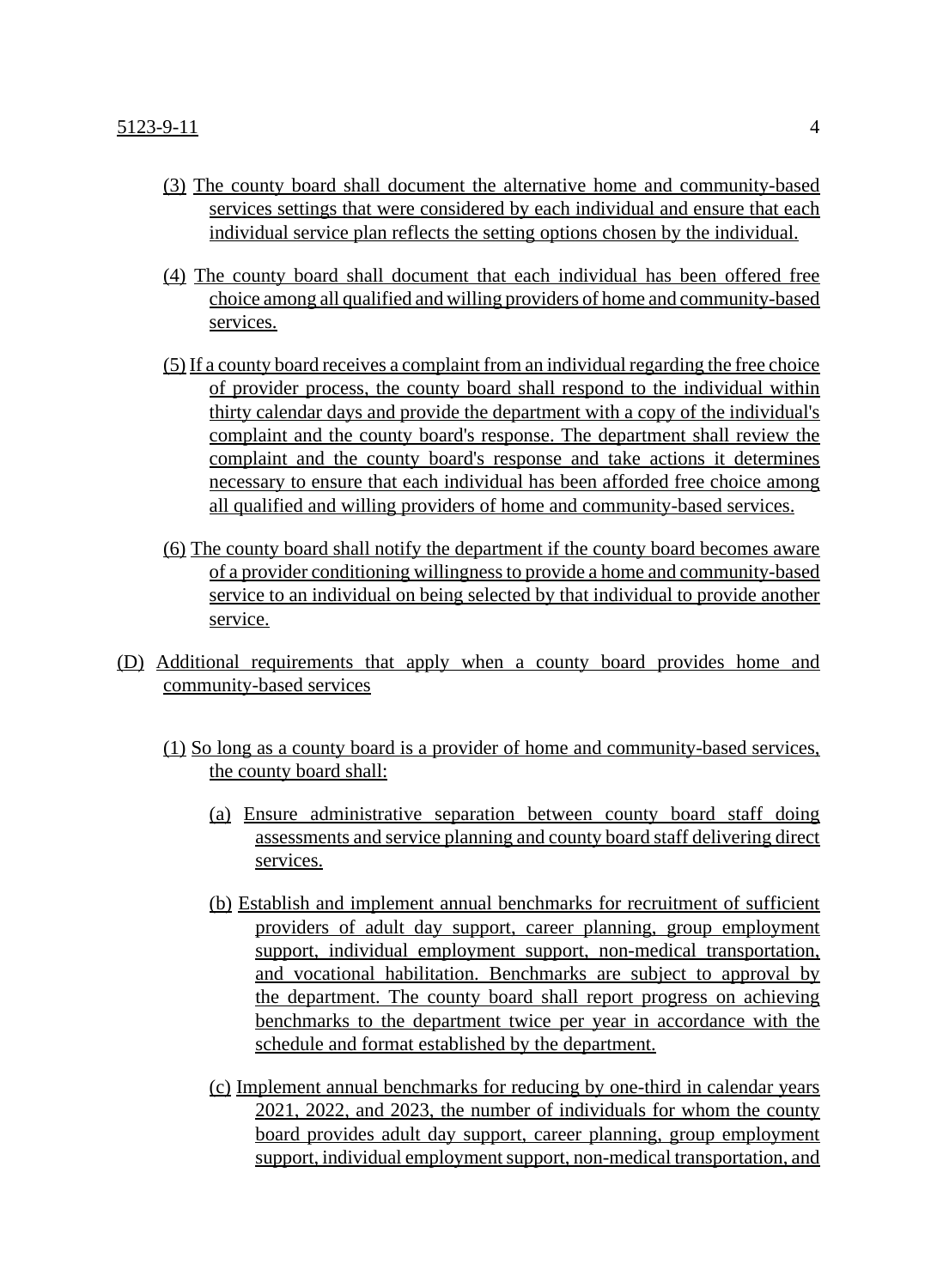vocational habilitation as of the effective date of this rule. The county board shall report in writing to the department on April first and October first of calendar years 2021, 2022, and 2023, progress made, including a detailed explanation of actions the county board is taking to ensure achievement of the established benchmarks.

- (d) Refrain from providing adult day support, career planning, group employment support, individual employment support, non-medical transportation, or vocational habilitation to an individual for whom the county board was not already providing the service prior to the effective date of this rule.
- (2) In accordance with Ohio's home and community-based services waiver amendments approved by the federal centers for medicare and medicaid services on May 22, 2020 and 42 C.F.R.  $441.301(c)(1)(vi)$  in effect on the effective date of this rule, a county board shall cease providing home and community-based services on or before February 28, 2024.
- (E) Commencement of services

The county board shall adopt written procedures to ensure that home and communitybased services begin in accordance with the date established in the individual service plan. The procedures shall include a requirement for the county board to monitor the service commencement process and implement corrective measures if services do not begin as indicated.

- (F) Department training and oversight
	- (1) The department shall periodically provide training and assistance to familiarize county boards and individuals with the rights and responsibilities set forth in this rule.
	- (2) The department shall investigate or cause an investigation when an individual alleges that he or she is being denied free choice of providers for home and community-based services.
	- (3) The department shall utilize the accreditation process in accordance with rule 5123-4-01 of the Administrative Code to monitor county board compliance with requirements of this rule.

(G) Due process and appeal rights

(1) Any recipient of or applicant for home and community-based services may utilize the process set forth in section 5101.35 of the Revised Code, in accordance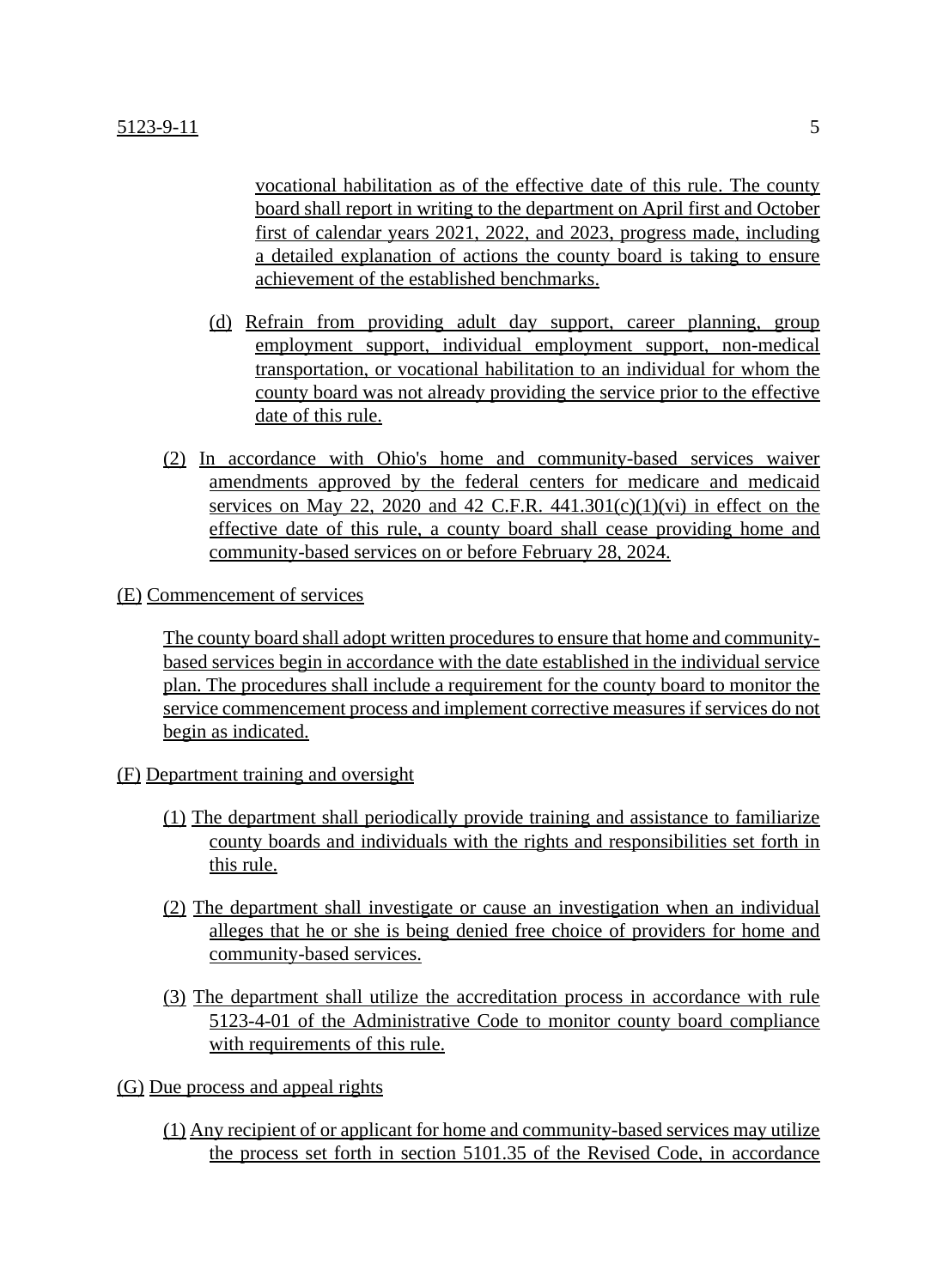with division 5101:6 of the Administrative Code, for any purpose authorized by that statute and the rules implementing the statute, including being denied the choice of a provider who is qualified and willing to provide home and community-based services. The process set forth in section 5101.35 of the Revised Code is available only to applicants, recipients, and their lawfully authorized representatives.

- (2) Providers shall not utilize or attempt to utilize the process set forth in section 5101.35 of the Revised Code. Providers shall not appeal or pursue any other legal challenge to a decision resulting from the process set forth in section 5101.35 of the Revised Code.
- (3) The county board shall inform the individual, in writing and in a manner the individual can understand, of the individual's right to request a hearing in accordance with division 5101:6 of the Administrative Code.
- (4) The county board shall immediately implement any final state hearing decision or administrative appeal decision relative to free choice of providers for home and community-based services issued by the Ohio department of medicaid, unless a court of competent jurisdiction modifies such a decision as the result of an appeal by the medicaid applicant or recipient.
- (H) Authority of director to modify provisions of this rule

During the COVID-19 state of emergency declared by the governor, the director of the department may modify the requirements in paragraph  $(C)(2)$  of this rule to allow a service and support administrator to assist an individual as described in paragraphs  $(C)(2)(a)$  to  $(C)(2)(h)$  of this rule, to the extent possible during the emergency, by using telephone, video conference, electronic communication, or other means.